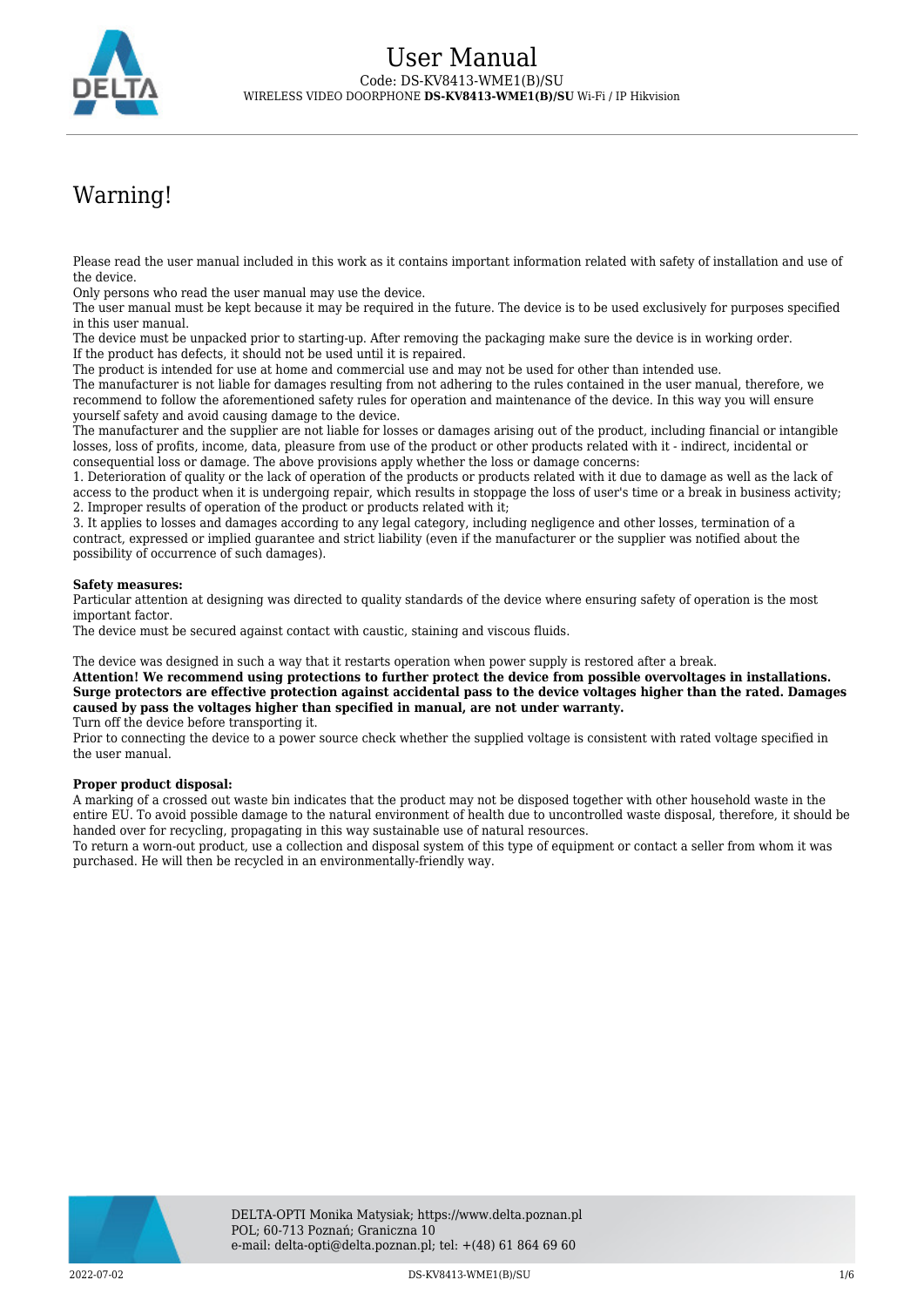

Wi-Fi / IP video doorphone is dedicated to work with II generation IP Hikvision internal panels.

Video Doorphone is mounted in a surface housing.



| Sensor:                      | 2 Mpx                                                           |
|------------------------------|-----------------------------------------------------------------|
| Resolution:                  | 1920 x 1080                                                     |
| Camera view angle:           | 129°                                                            |
| IR illuminator:              | ✓                                                               |
| LED illuminator:             | -                                                               |
| PIR detector:                | -                                                               |
| Doorbell button:             | 4 pcs                                                           |
| proximity reader built-in:   | MIFARE 13.56 MHz                                                |
| Wireless transmission range: | The range limited only by the availability of the Wi-Fi network |
| Wi-Fi standard:              | IEEE 802.11b / IEEE 802.11g / IEEE 802.11n                      |
| Network interface:           | • Ethernet<br>$\bullet$ Wi-Fi                                   |
| RS-485 interface:            | ✓                                                               |
| Video output:                |                                                                 |
| Video format:                | H.264                                                           |
| Supported audio formats:     | G.711                                                           |
| Alarm inputs:                | 4 pcs                                                           |



DELTA-OPTI Monika Matysiak; https://www.delta.poznan.pl POL; 60-713 Poznań; Graniczna 10 e-mail: delta-opti@delta.poznan.pl; tel: +(48) 61 864 69 60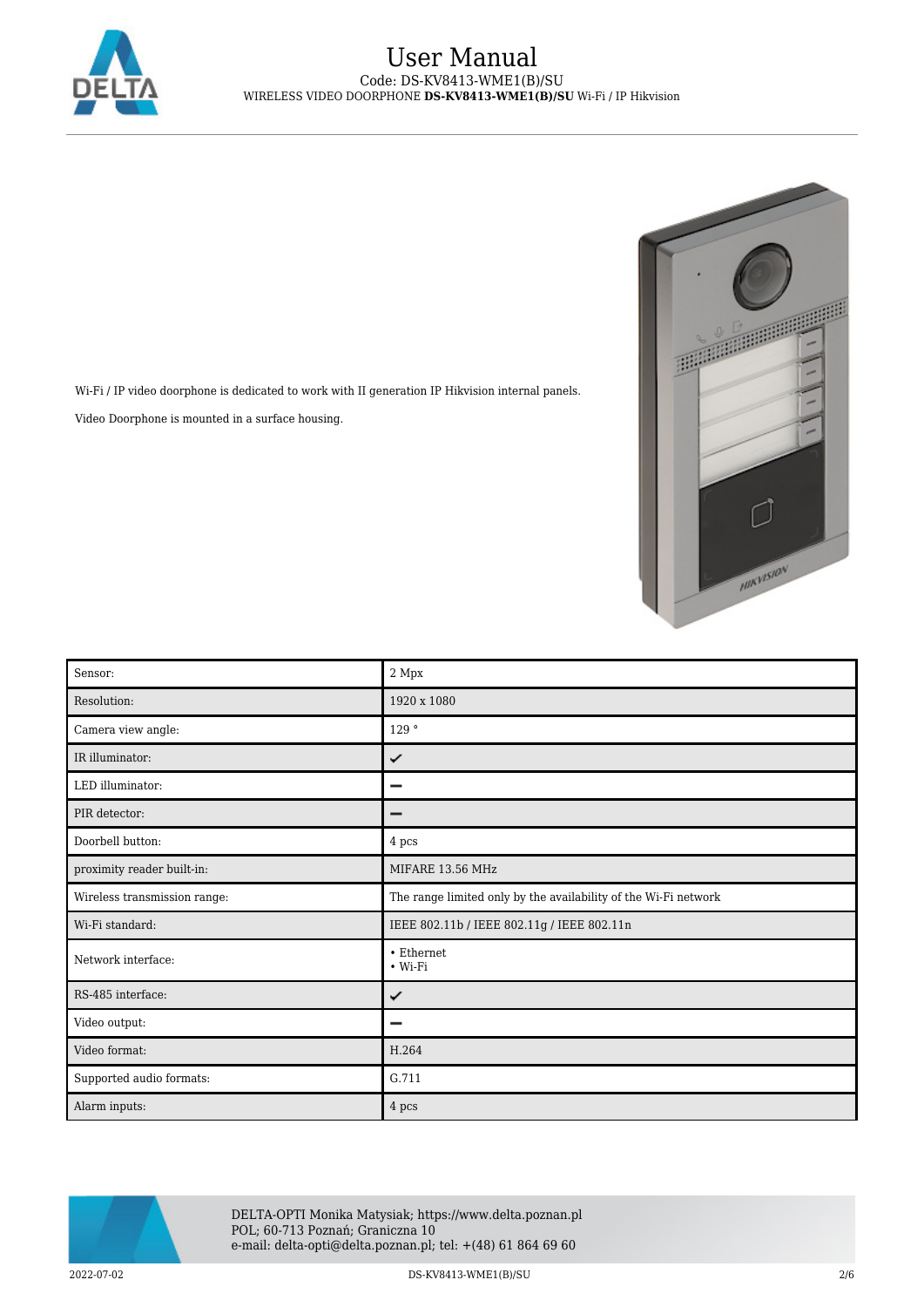

| Main features:         | • WDR - 120 dB - Wide Dynamic Range<br>• DNR - Digital Noise Reduction<br>• BLC - Back Light Compensation<br>• Bidirectional communication.<br>· Full support via network : WiFi / LAN,<br>• Tamper detection - removing from mounting surface<br>• Video Doorphone is mounted in a surface housing<br>$\bullet$ IK rating : IK08 |
|------------------------|-----------------------------------------------------------------------------------------------------------------------------------------------------------------------------------------------------------------------------------------------------------------------------------------------------------------------------------|
| Power supply:          | $\cdot$ PoE (802.3af)<br>• 12 V DC / 830 mA (max)                                                                                                                                                                                                                                                                                 |
| Power consumption:     | $< 10 W$ (operation)                                                                                                                                                                                                                                                                                                              |
| Housing:               | Aluminum + Plastic, Protects against weather conditions                                                                                                                                                                                                                                                                           |
| Mount:                 | Surface                                                                                                                                                                                                                                                                                                                           |
| Color:                 | $Black + Gray$                                                                                                                                                                                                                                                                                                                    |
| "Index of Protection": | <b>IP65</b>                                                                                                                                                                                                                                                                                                                       |
| Operation temp:        | $-40 °C$ 53 °C                                                                                                                                                                                                                                                                                                                    |
| Weight:                | $0.38$ kg                                                                                                                                                                                                                                                                                                                         |
| Dimensions:            | $174 \times 91 \times 29$ mm                                                                                                                                                                                                                                                                                                      |
| Supported languages:   | Polish, English, Bulgarian, Croatian, Czech, French, Spanish, Dutch, German,<br>Portuguese, Russian, Romanian, Serbian, Turkish, Ukrainian, Hungarian, Vietnamese,<br>Italian                                                                                                                                                     |
| Manufacturer / Brand:  | Hikvision                                                                                                                                                                                                                                                                                                                         |
| SAP Code:              | 305302438                                                                                                                                                                                                                                                                                                                         |
| Guarantee:             | 3 years                                                                                                                                                                                                                                                                                                                           |

Front panel:

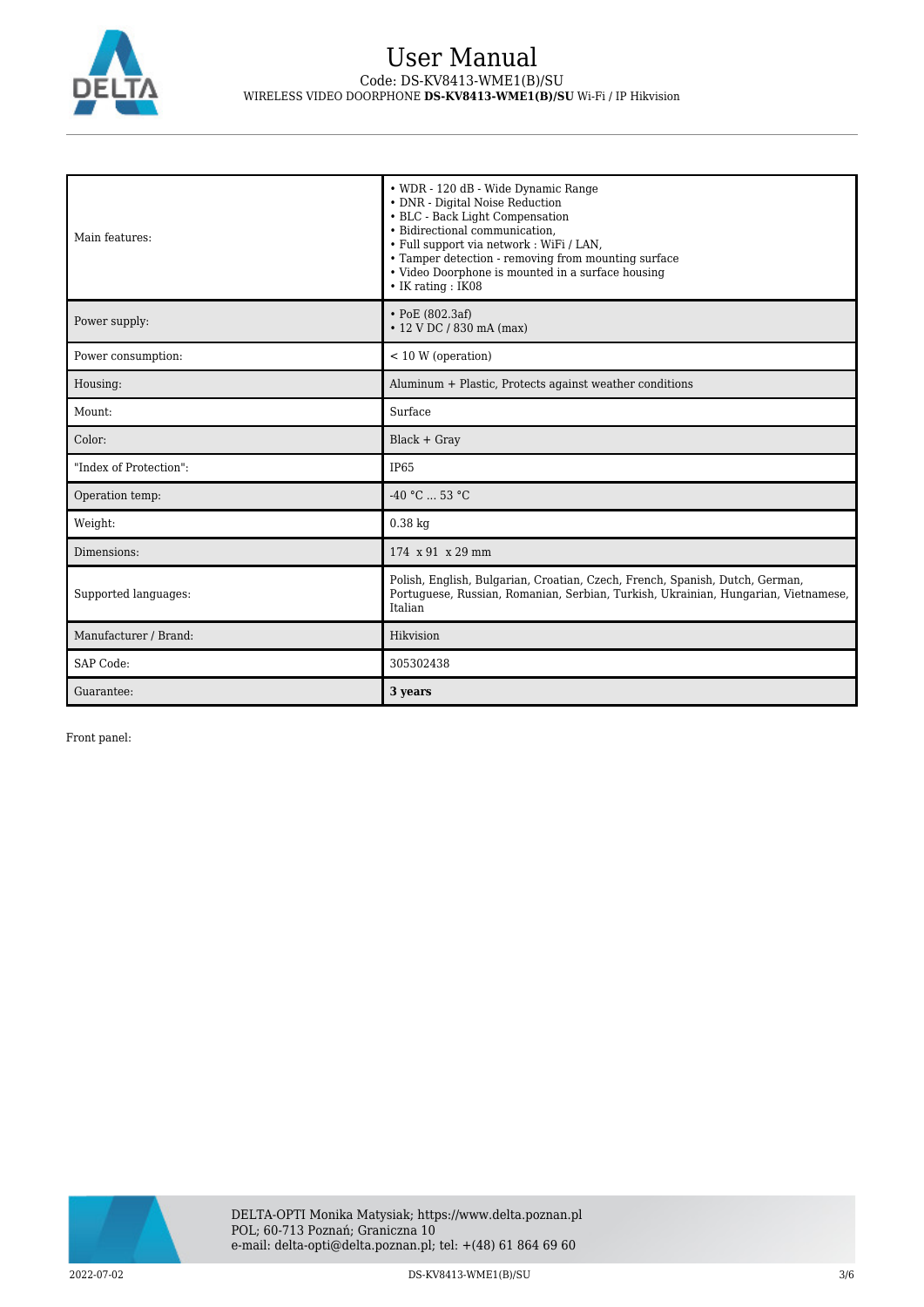



Rear view:



Internal view (after open the enclosure):



DELTA-OPTI Monika Matysiak; https://www.delta.poznan.pl POL; 60-713 Poznań; Graniczna 10 e-mail: delta-opti@delta.poznan.pl; tel: +(48) 61 864 69 60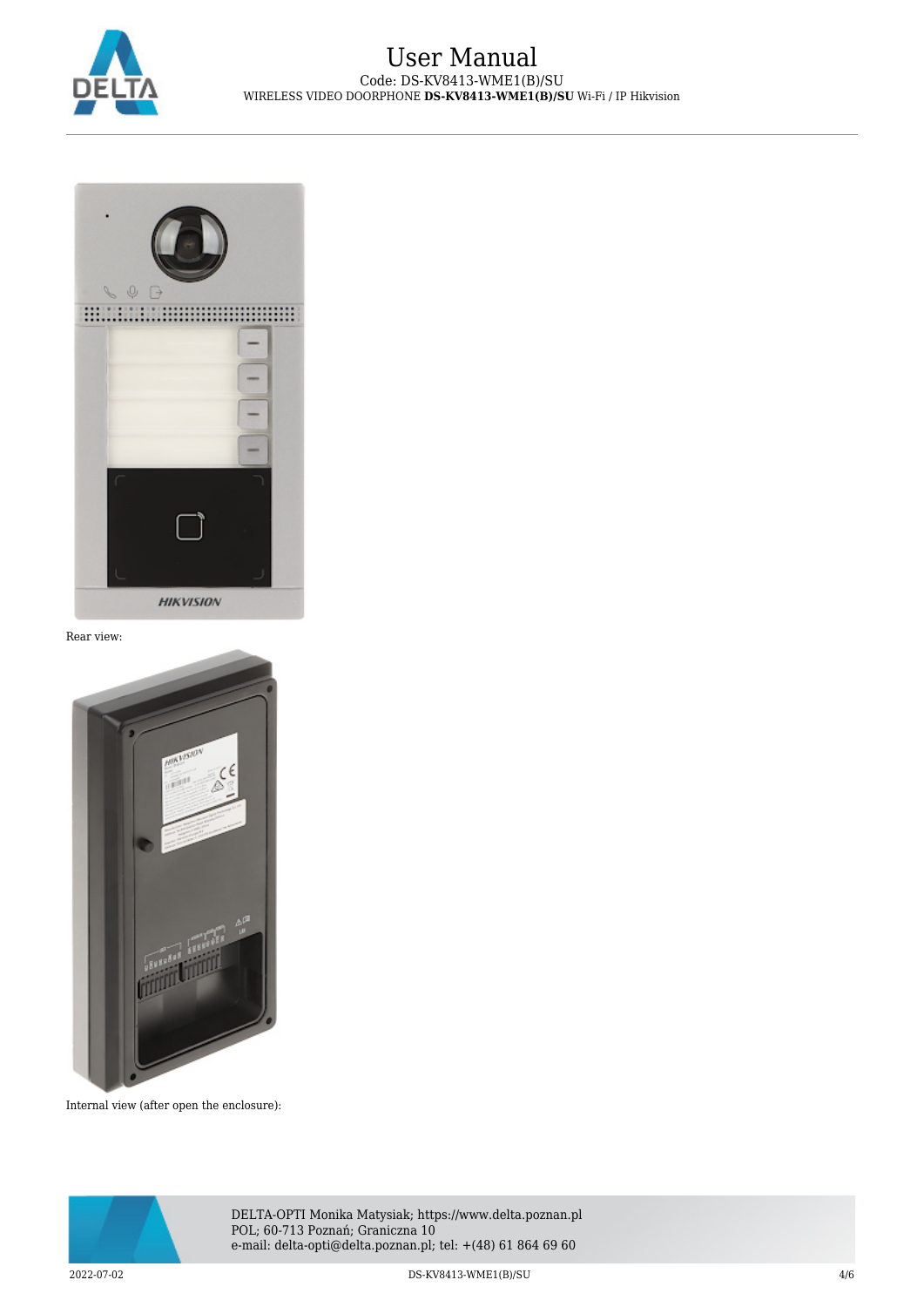



Connectors:



Memory card slot:



In the kit:



DELTA-OPTI Monika Matysiak; https://www.delta.poznan.pl POL; 60-713 Poznań; Graniczna 10 e-mail: delta-opti@delta.poznan.pl; tel: +(48) 61 864 69 60

2022-07-02 DS-KV8413-WME1(B)/SU 5/6